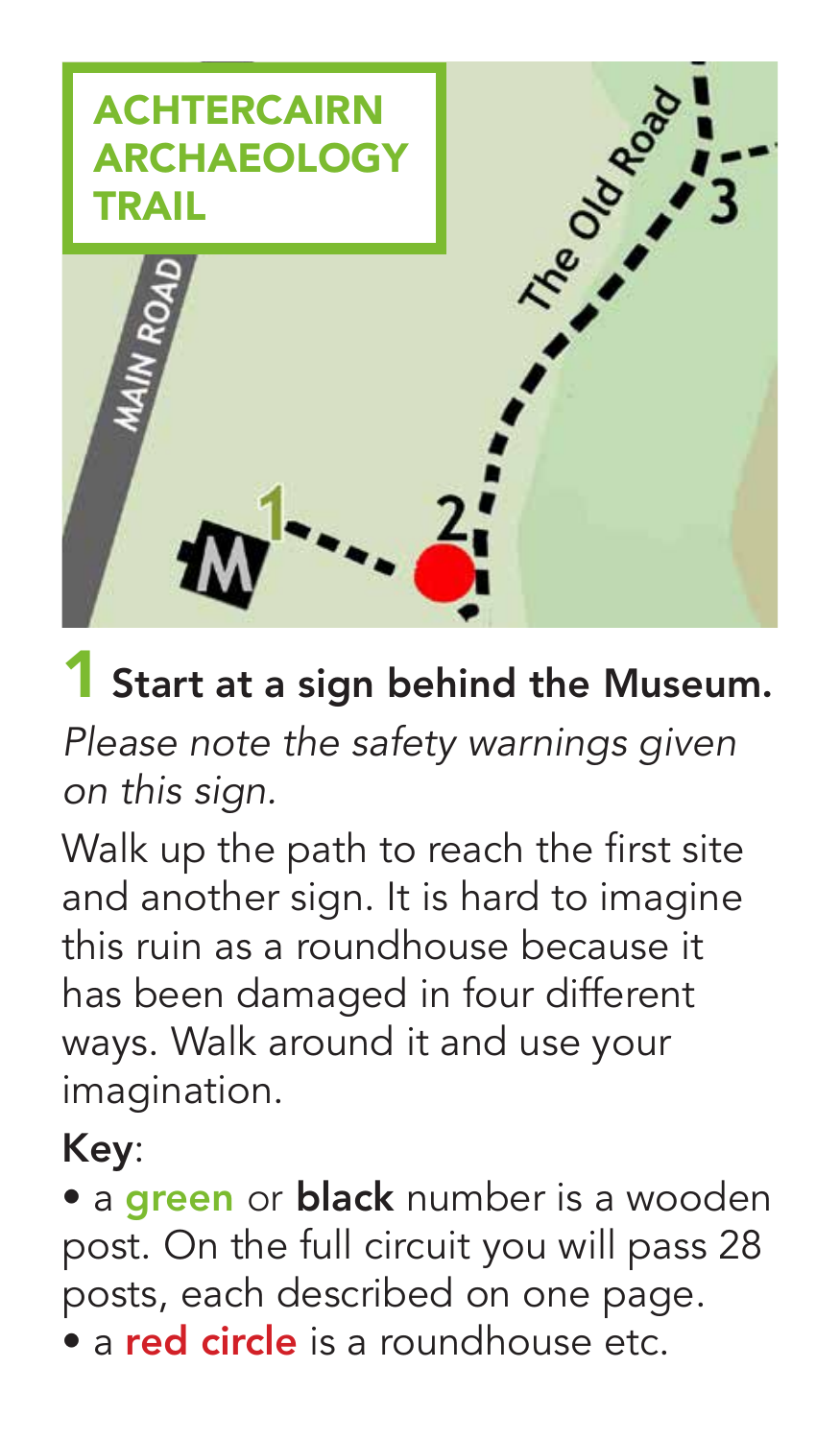

#### 2 From post 2 at the top of the roundhouse follow the path to the left.

This path follows part of the Old Road from Gairloch to Poolewe, built in 1831. It was probably only used by walkers and horse-riders, and was replaced about 20 years later (when wheeled vehicles had arrived) by the present main road route.

#### Reach post 3.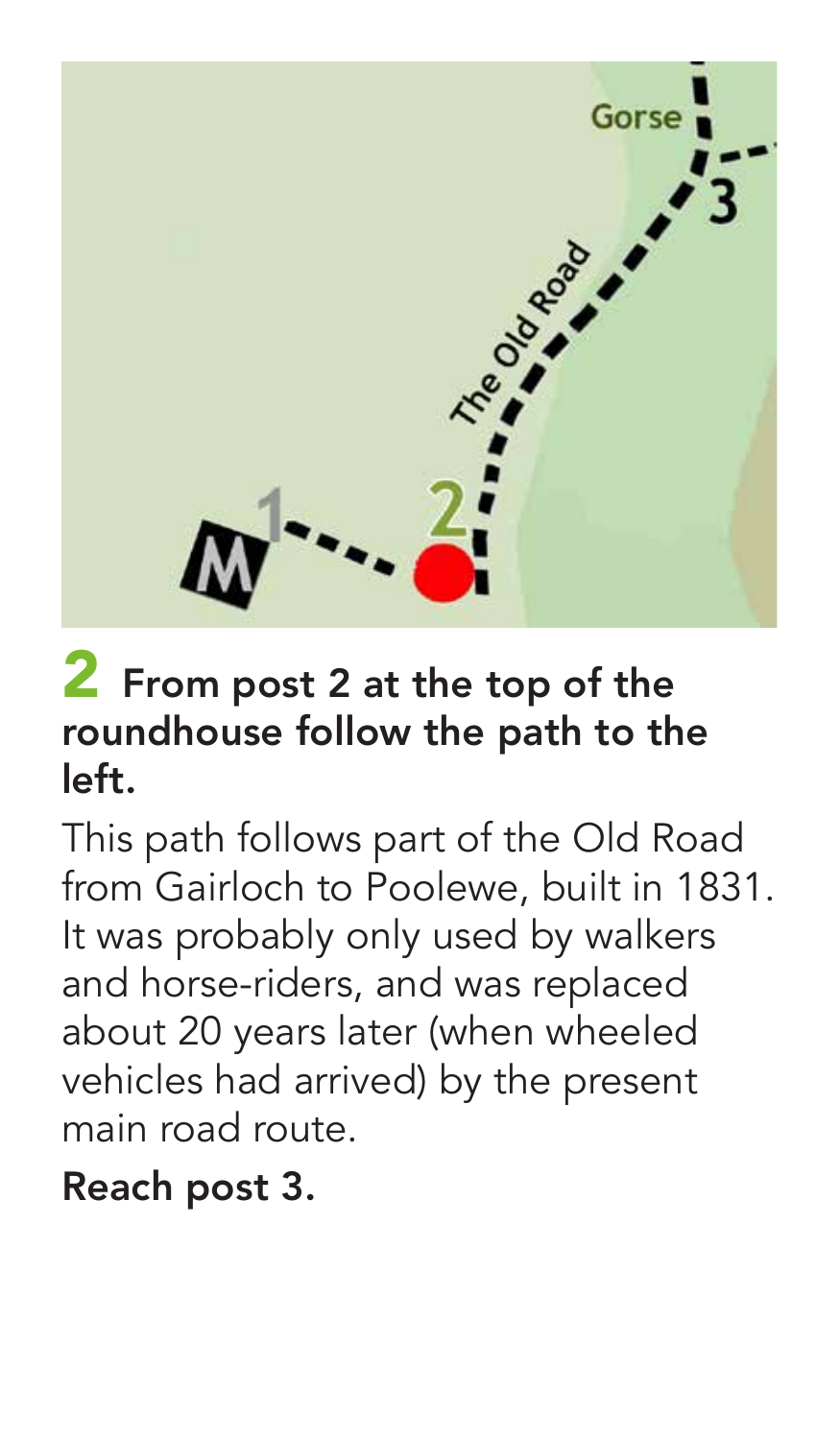

### 3 At post 3 you have a choice of paths.

(1) The easier **main path** follows the Old Road through gorse, reaching open and partly wooded ground above. After a stony start it is easy but it needs care. Reach post 4.

(2) *To the right a more difficult path heads uphill: only take this if you are fit and sure-footed. If you do, you will visit the next four posts in a different order: 6 - 5 - 4 - 7 (and right may become left!).*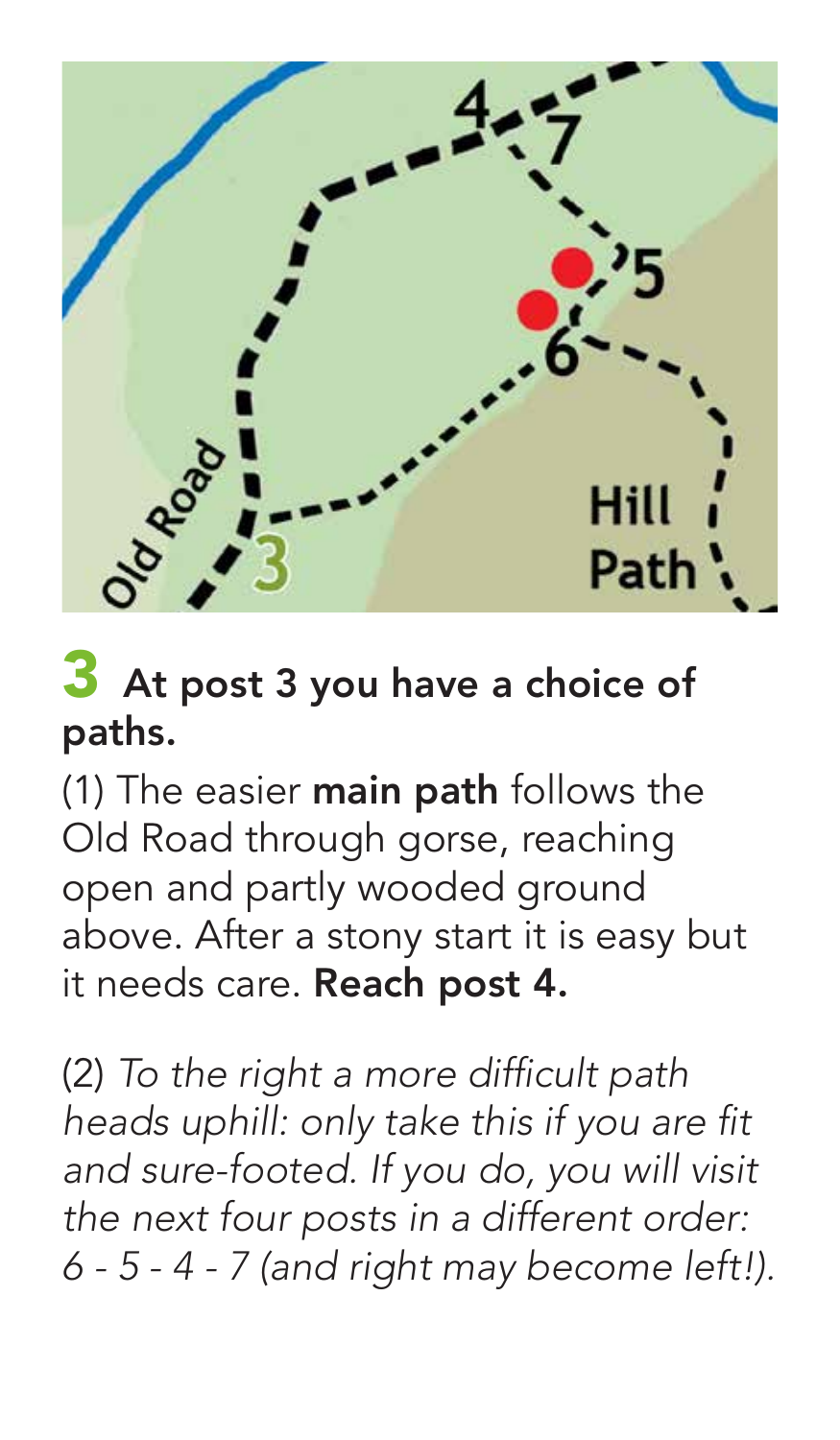

### 4 At post 4 turn right, uphill.

The trees on the Trail were planted in 2002-7 as part of a huge tree-planting scheme: 2½ million trees between here and Loch Maree.

Follow the path. It turns right to reach post 5. *(Ignore a route to the left which is a rough short-cut to post 10.)*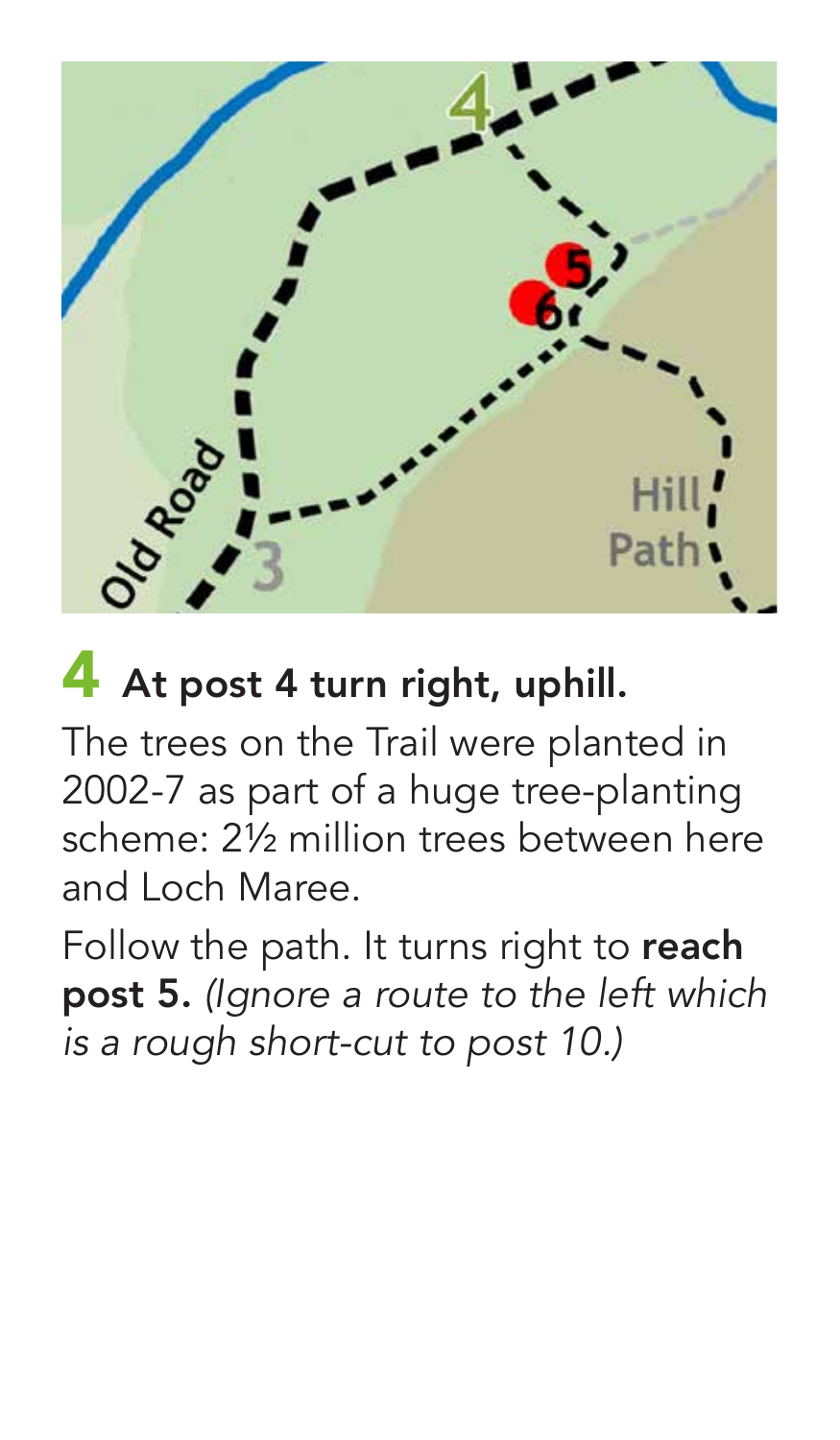

### **5** On your right is a stone circle.

Walk around it and look at the layout of the stones: too irregular to be a roundhouse wall? There was an archaeological dig here. In the middle was found a cobbled area with charcoal, and 80 pieces of quartz. One of these had been shaped to make a tool. The charcoal was carbon dated to 2769 BC. This was a Neolithic work area, not a roundhouse. But charcoal under a wall stone was dated 1391 BC: the stone circle was a Bronze Age addition.

Continue to post 6.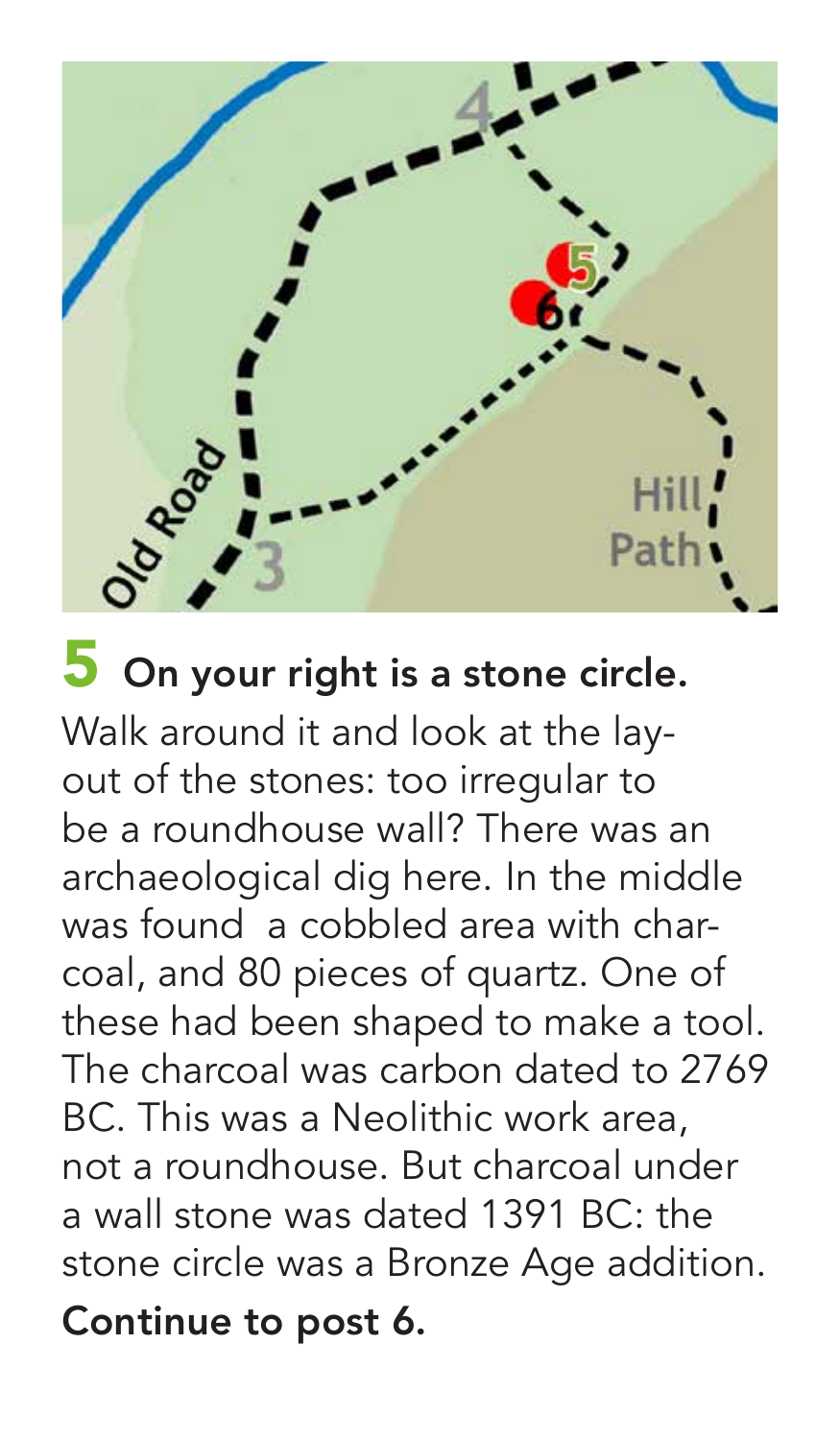

Explore this. A dig took place here too (crossing the wall on each side), and charcoal gave a date of 726 BC (2000 years after its neighbour!). But unusually there was an older roundhouse under it with an earth wall, which could not be dated. Roundhouse entrances normally faced south east, and were often extended to give shelter: hence the number of stones.

*(The rough path uphill leads to the hill Meall na h-Iolaire.)*

Now return to post 4 and turn right: just beyond the gorse bush is post 7.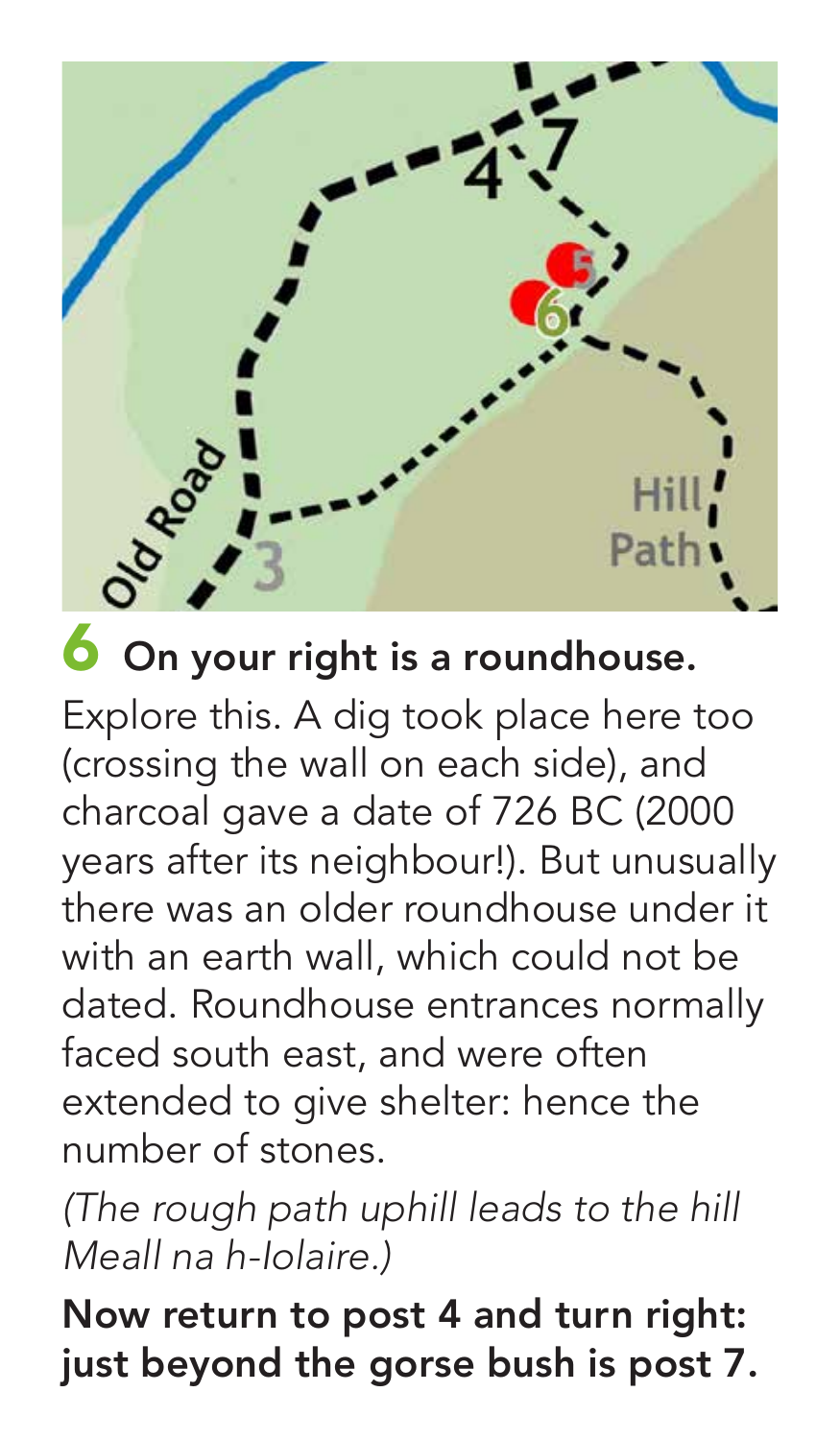

### Path Junction.

You will now make a long circuit and finally return to post 7 by the rocky path to the left. To start the circuit, continue along the Old Road to post 8.

*(If you want a much shorter circuit, turn left at post 7, descending with care to the burn. Cross it and continue, now uphill, until you reach post 24. Then follow the posts from 24 to 28, finally returning to post 7 and then back to the Museum.)*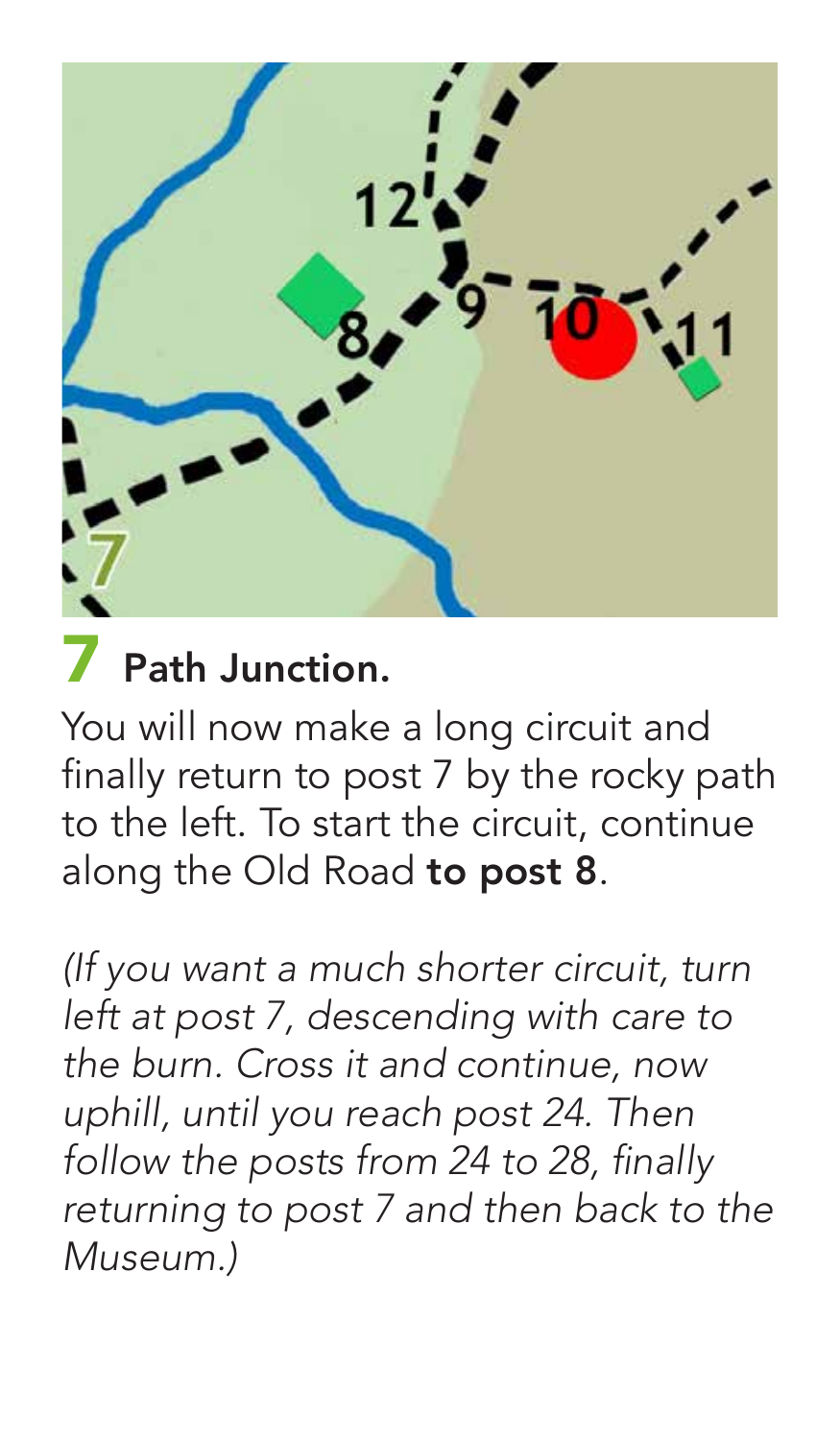

### 8 Old Sheep Enclosure.

On your left is the impressively large and well-built 'Fank' (a Scottish word for a sheep enclosure). The whole of Achtercairn and this area above it was turned into a single farm in 1800. Sheep arrived in about 1850, and this fank was built for the tenant farmer by Gairloch Estate.

Note the rounded corners and the turf wall topping. The fank was last used in 1944.

#### Continue to post 9.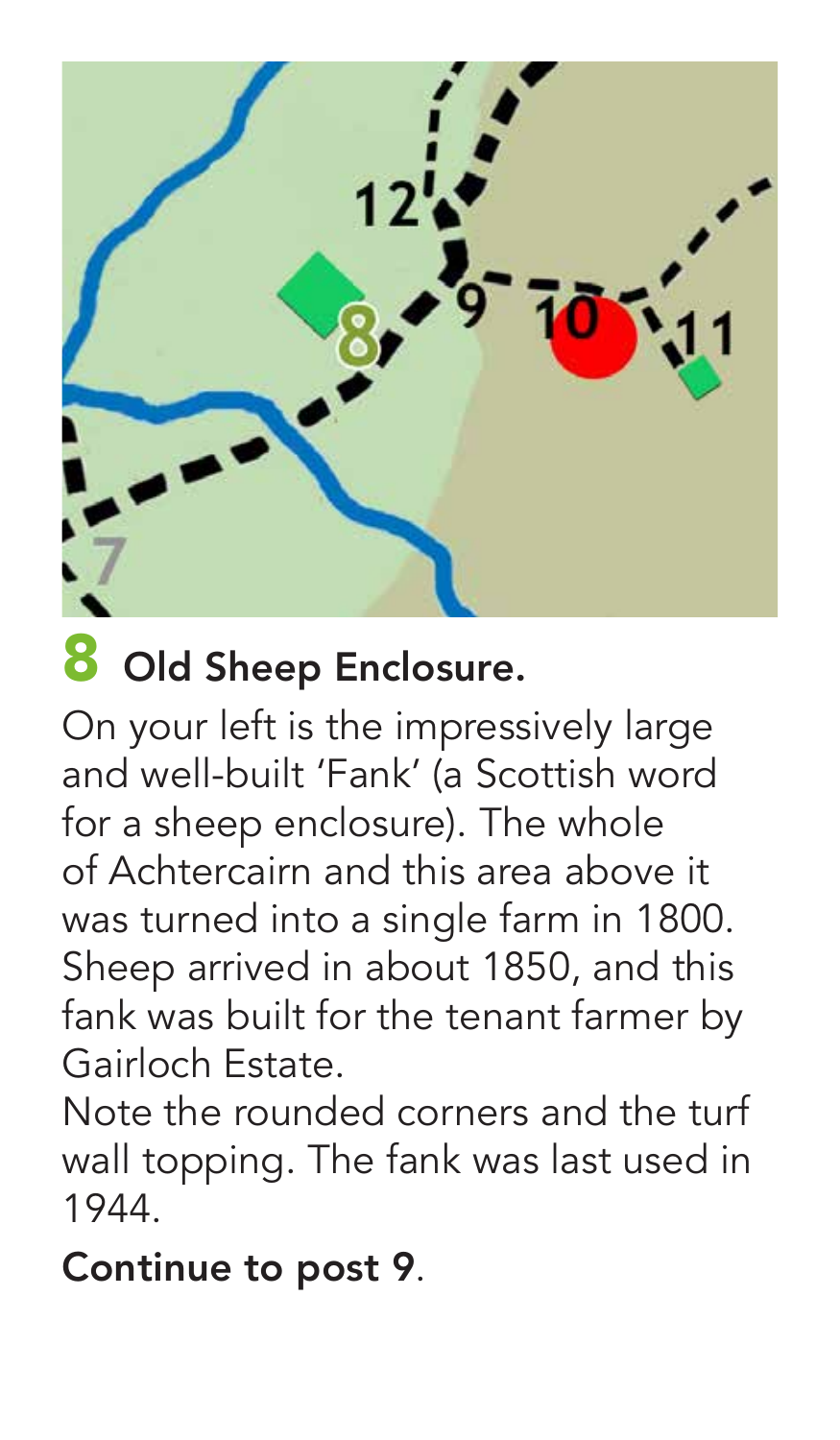

### Path Junction.

To your right a small path leads uphill. Follow it to post 10.

(After visiting posts 10 and 11 you will return to this point.)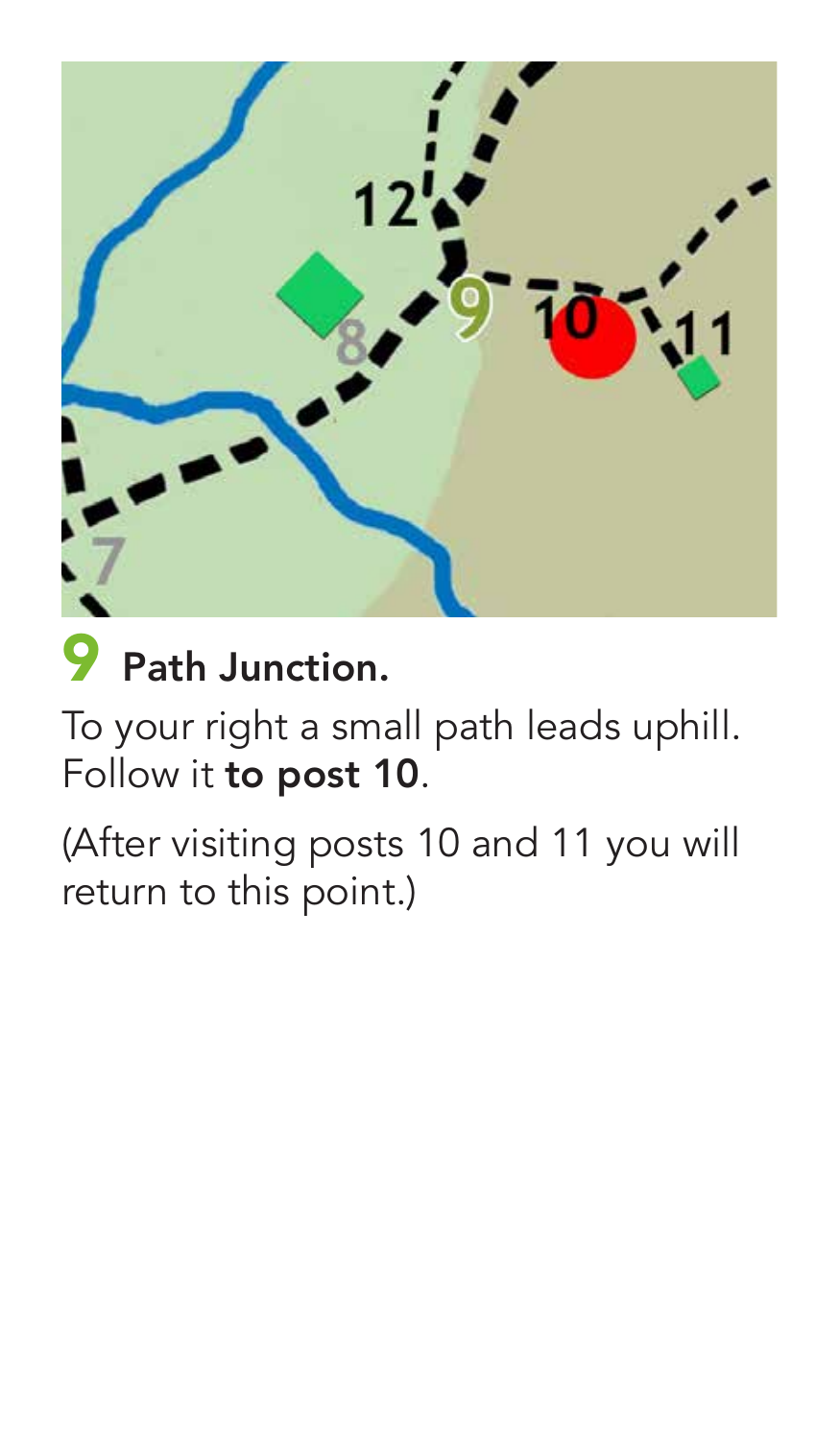

In this open space there are the meagre remains of a roundhouse with a fine view. But it has been ruined in two ways. (1) Most of its stones were used in building the fank. (2) The treeplanters have dug many holes in it. Roundhouse walls had inner and outer facings with stones and rubble between. How much of the outer facing can you see here? Continue on a small steep path uphill to post 11, ignoring a left path (the Hill Climb) and a right path (shortcut to post 5).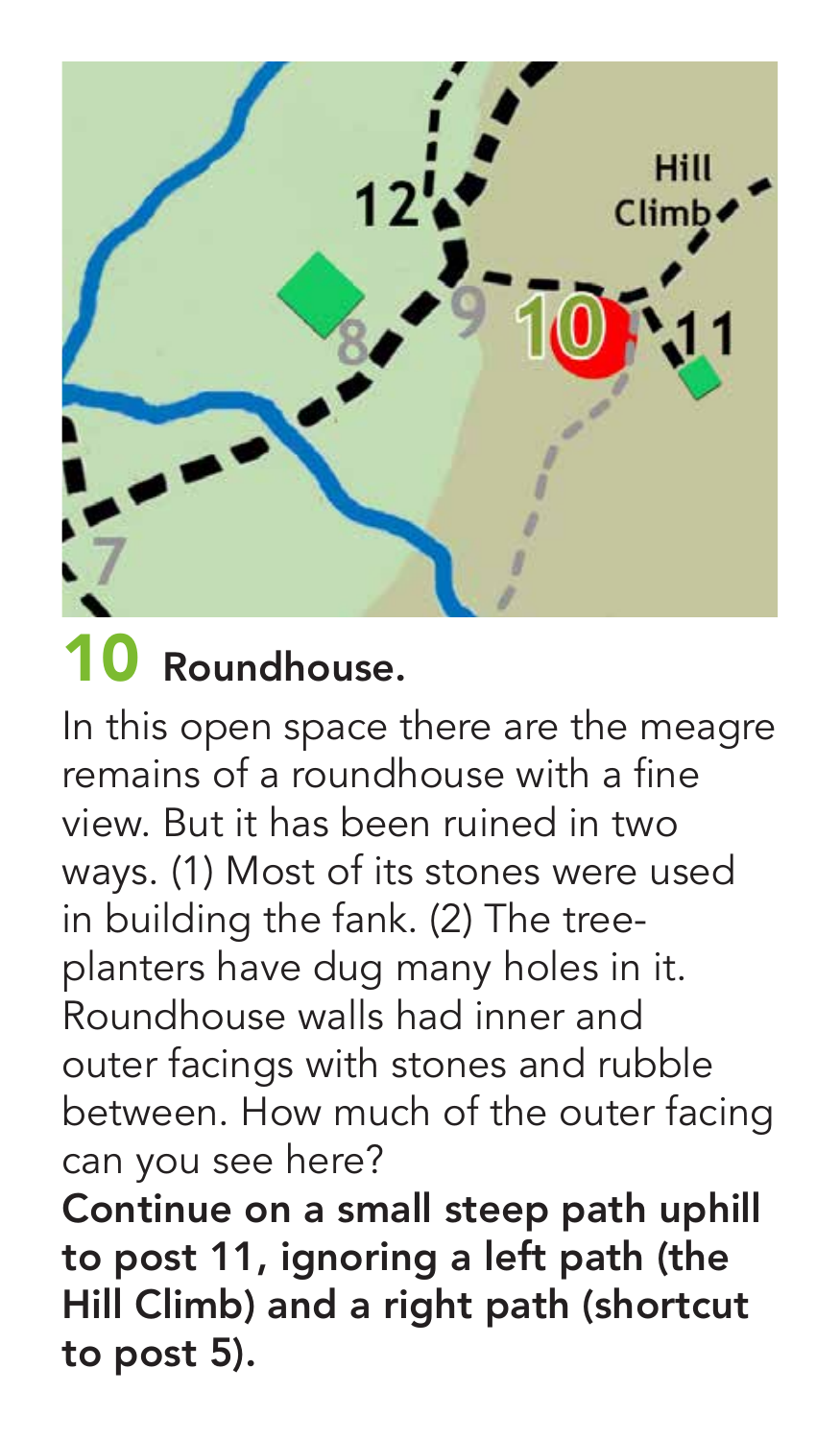

### Ritual site.

You will reach a large standing stone. This is probably natural, but it may have been significant for the people who lived in the roundhouse.

Just beyond it there is a small stone circle. Its purpose is unknown.

Archaeologists tend to call such places 'ritual sites'! Imagine it without the trees, and with a good view of the distant horizon.

Return downhill to post 9 on the main path. Then turn right to post 12.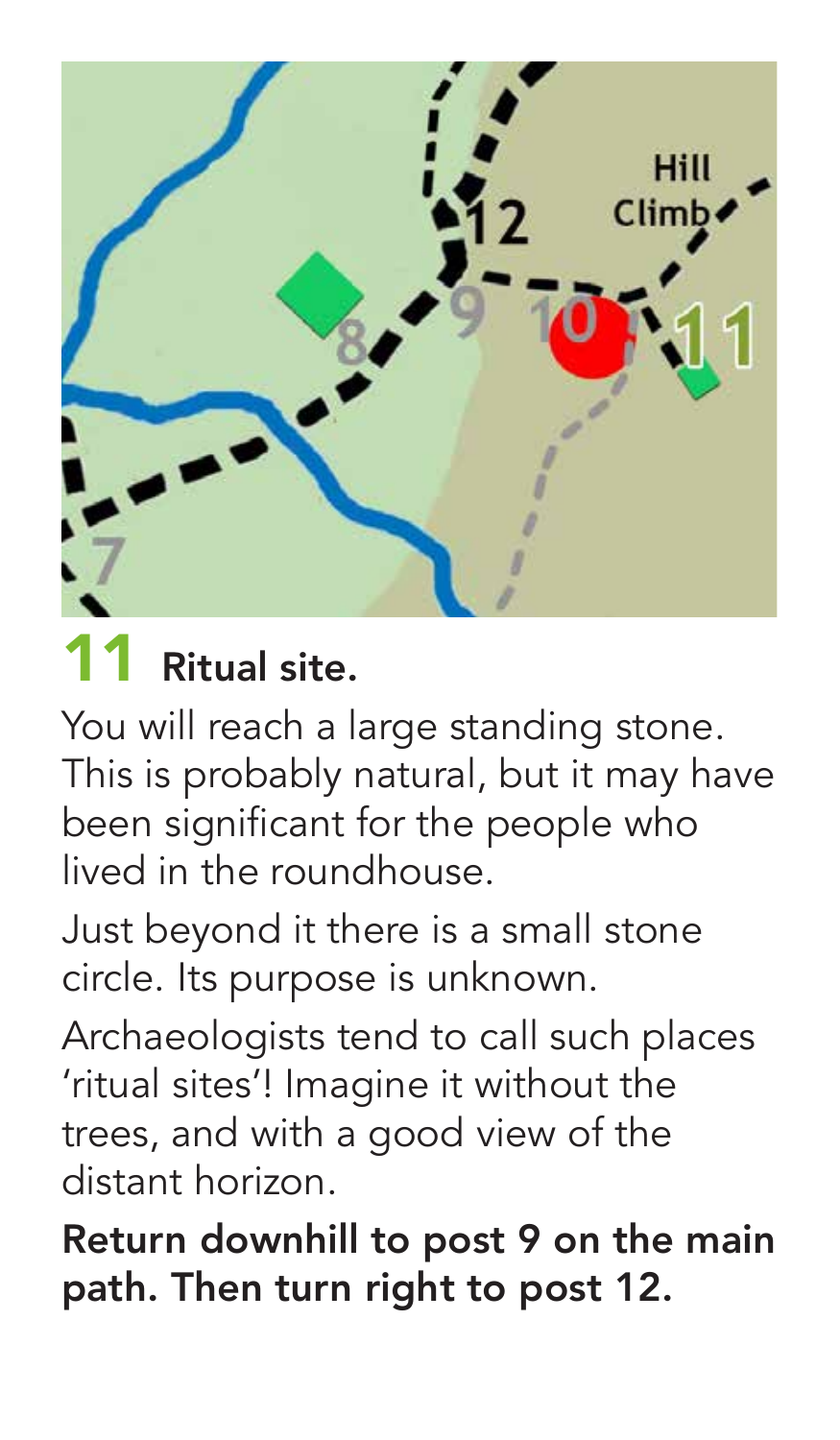

# 12 Short-cut path.

*To the left a short-cut path goes down and then steeply up to post 19.*

Continue along the main path (still the Old Road) to post 13.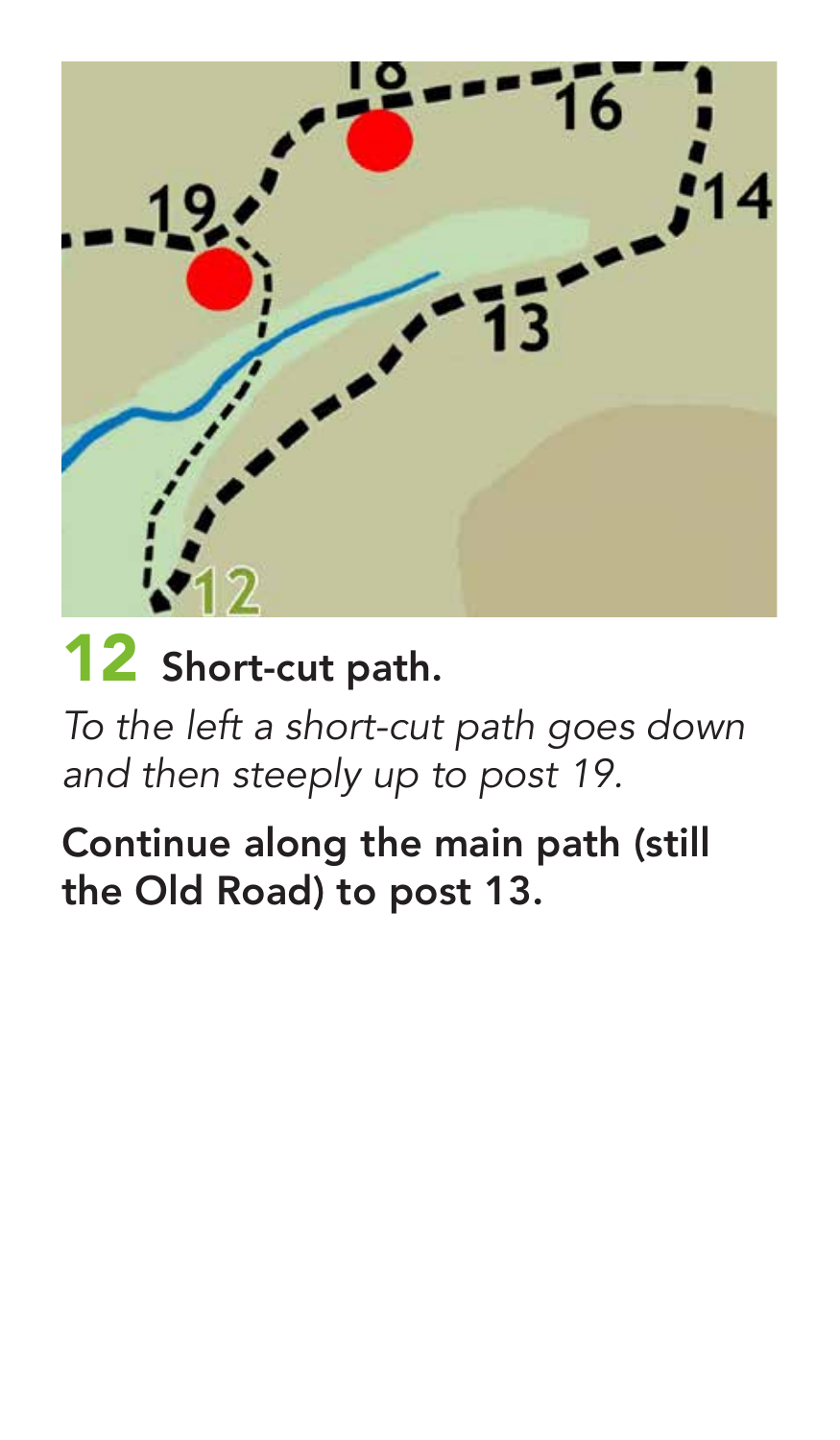

# 13 Farm wall.

At this point an old wall crosses the path. It was built in 1800 as the 4-foot boundary wall of the new Achtercairn Farm, from the sea near the Museum to Achtercairn River near the A832. Like many walls around here, it follows an irregular route, making use of cliffs wherever possible.

The open area to your left was once a lochan, and is now covered by peat 4 metres deep.

#### Continue to post 14.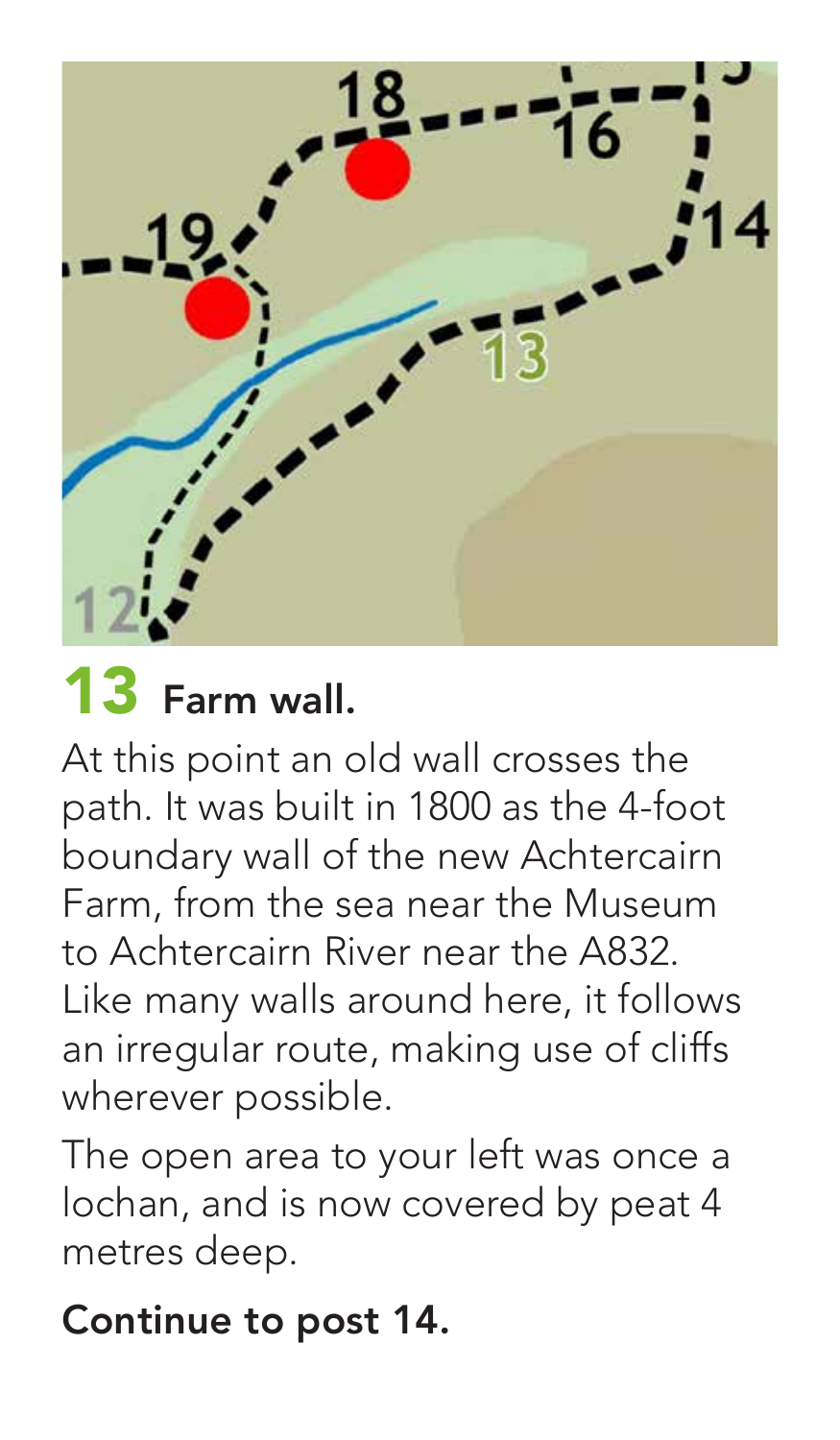

# 14 Old wood.

The wood whose remains you can see was first planted in the 1800s. Most of it was blown down in the hurricane of 2005. Beyond it is Gairloch Quarry.

You now leave the Old Road. It bears right and crosses the present road beyond the woodland.

#### Continue to post 15.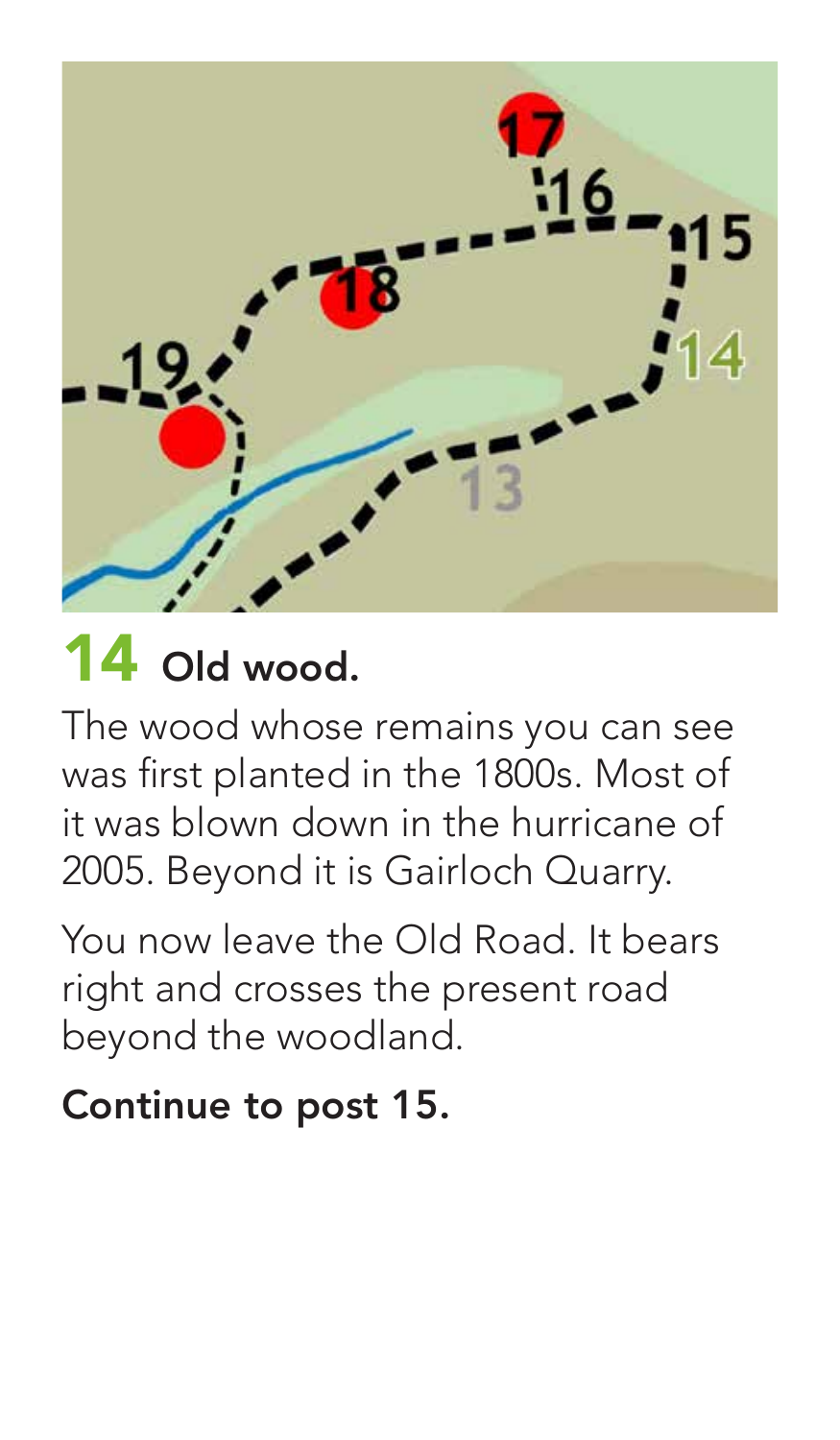

# 15 Field.

You are about to enter an old field. It is named 'Field of the Shieling of the Bird', and contains evidence of 'rig and furrow' ploughing, possibly from the 18th or 19th century. Bracken likes to grow in former fields.

It was originally a prehistoric field, attached to a roundhouse. You can see part of the ancient boundary wall, made with large single rocks. In the area of the Trail there are about 2 kilometres of such prehistoric walls.

#### Continue to post 16.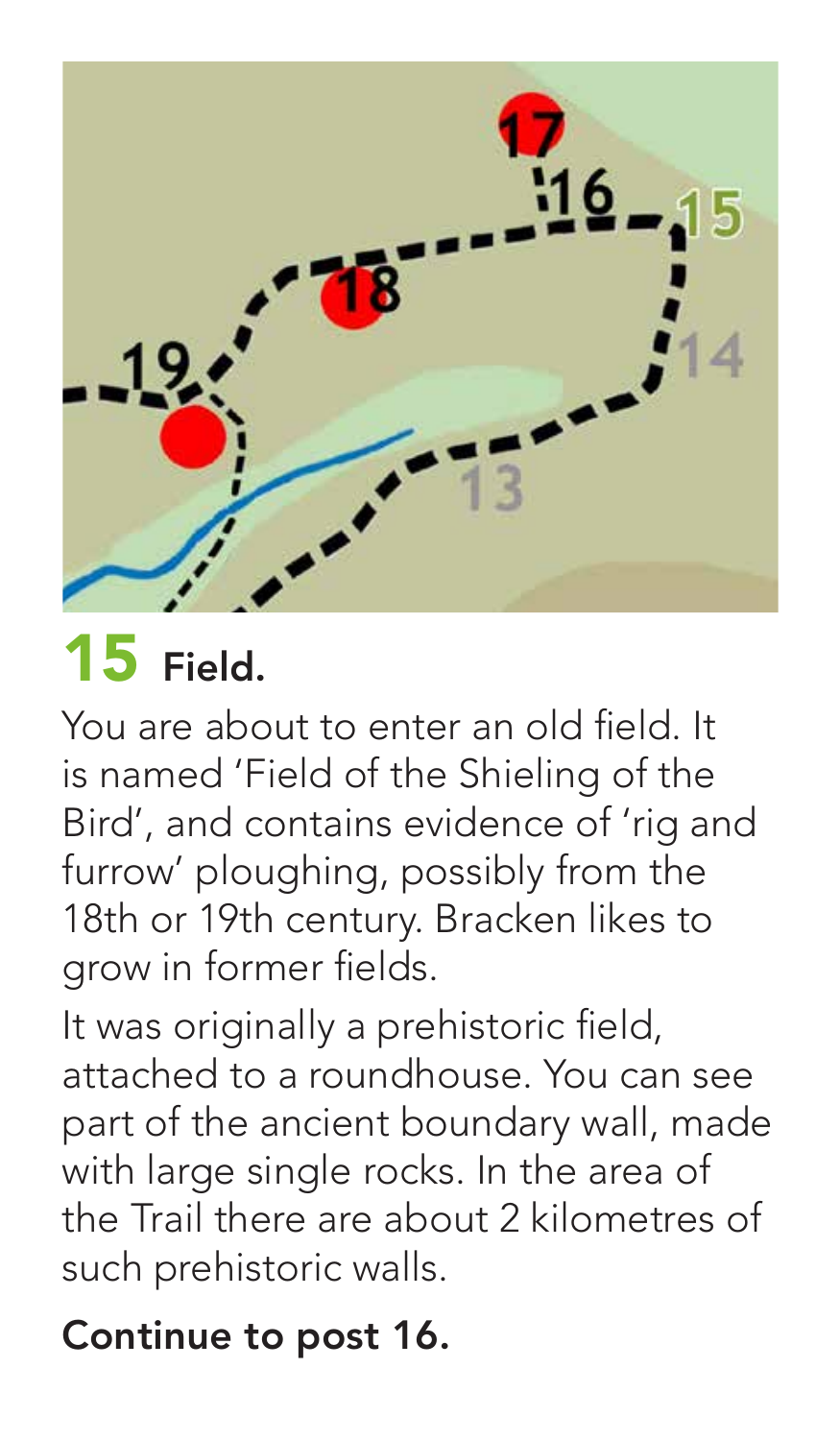

## 16 Path Junction.

A small path to the right here leads to a roundhouse.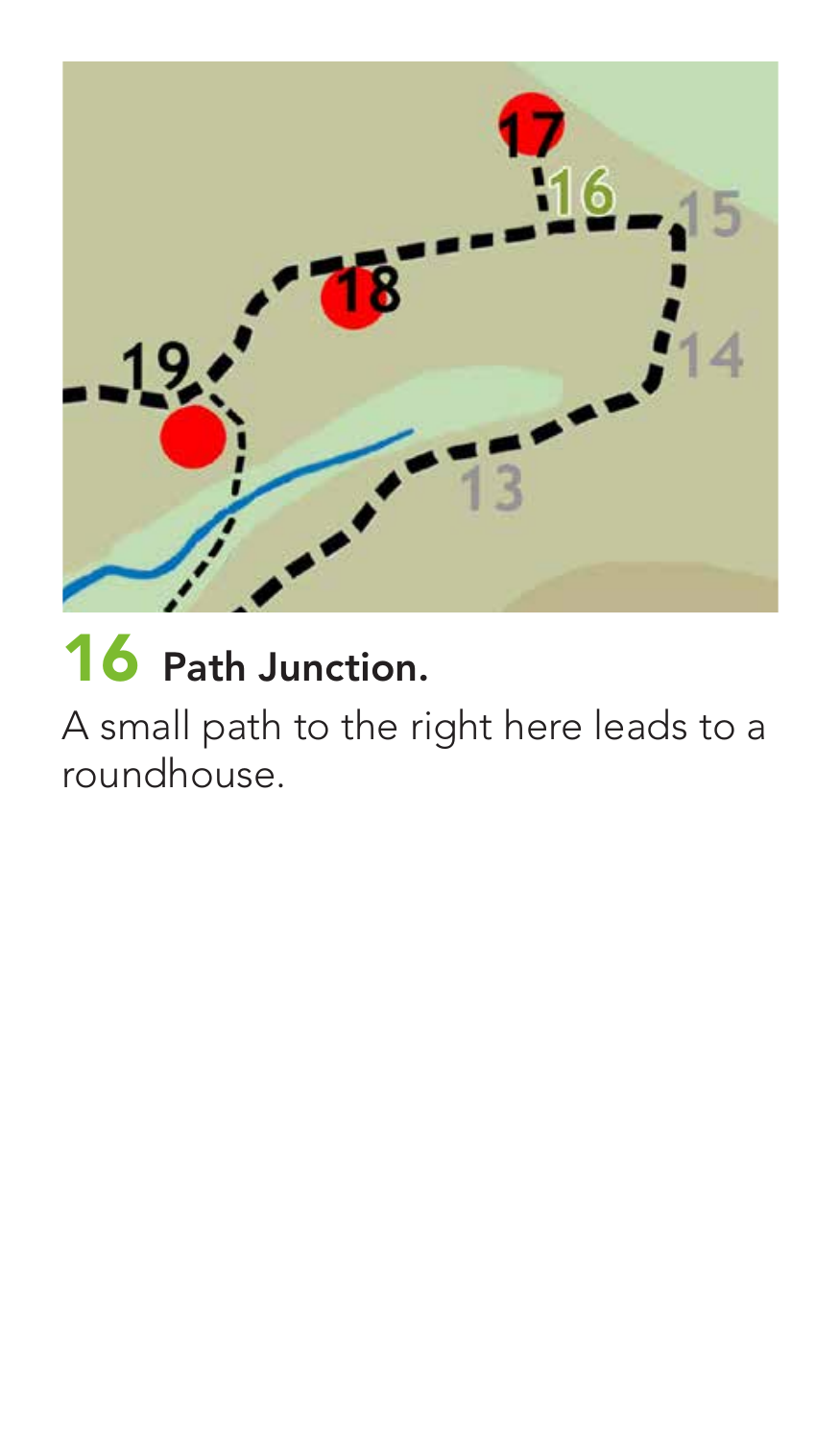

The wall of this roundhouse is mostly covered by heather and grass, and has been ruined by later farmers. Some of its stones have been uncovered.

Cross it to see a few of the stones of the wall, some of which have been formed into a small structure. This is probably a lambing pen, into which an orphan lamb was put with a ewe to help them bond.

Return to post 16 and turn right to reach post 18.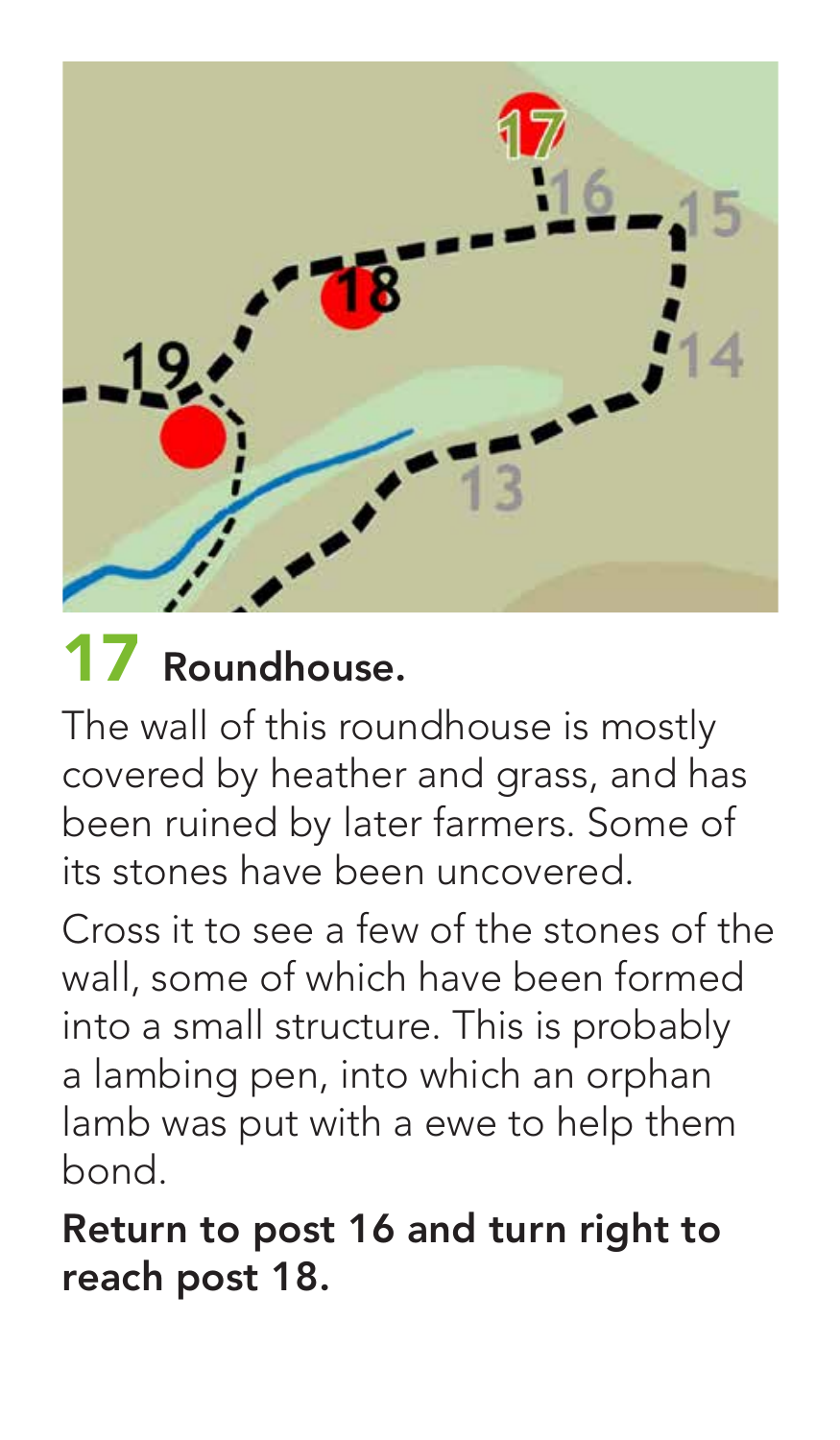

This roundhouse was mostly covered by soil and grass, but it has recently been uncovered. Study the wall, with parts of the inner and outer facings made from upright slabs. Notice how the wall at the entrance is greatly widened. Most of the missing stones have gone into making the field wall just to the south. This roundhouse and the next one are sheltered behind small hills: for shelter

or protection?

Continue to post 19 and the next roundhouse.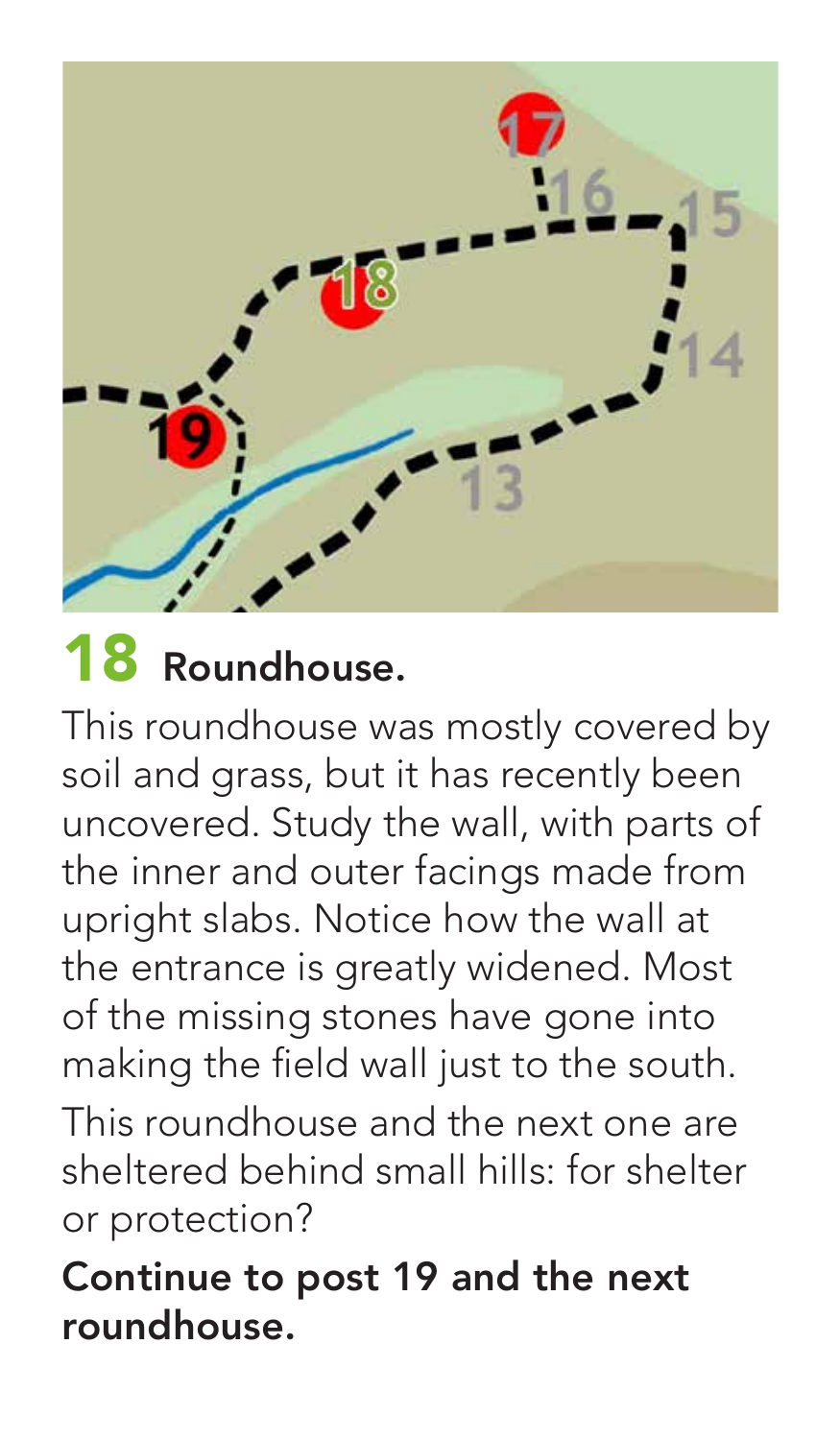

Turn left at the post to visit the smallest but also the best preserved of the roundhouses. Notice the neatly built wall with much of the inner facing intact, and the clear entrance on the opposite side with cobbles and a doorstep.

An oddity is the pile of stones against the inside of the wall. One theory is that this is a burial site.

Continue down the path some way to post 20.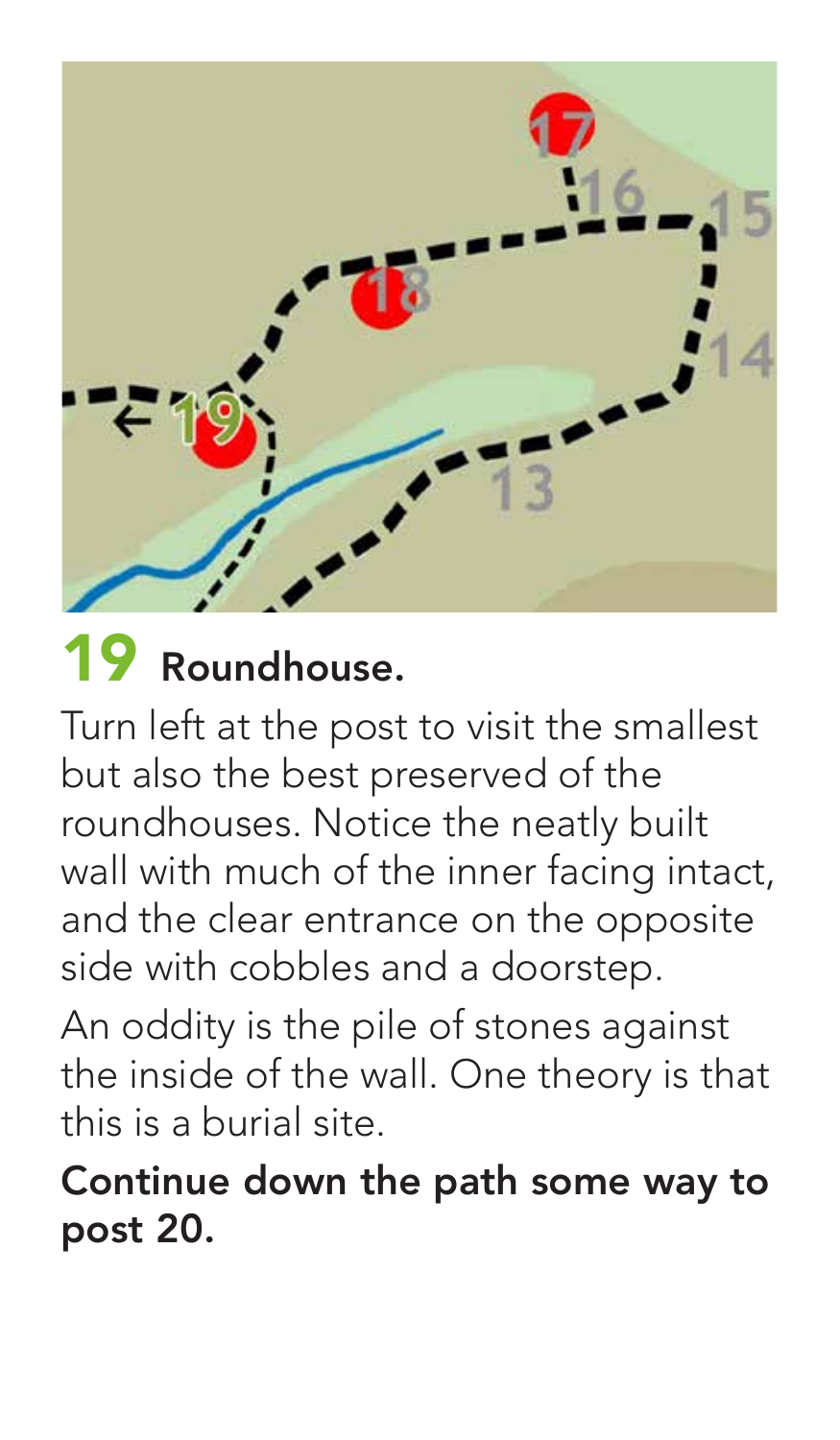23

# 20 Cattlefold.

On your right is an area called the 'Cattlefold of the Tenants'. This is where the crofters' cattle were gathered before being taken to Poolewe where they were sold to cattle drovers. They would then be taken across to Easter Ross.

You may be able to make out former 'lazybeds': raised beds on which potatoes were planted.

#### Continue to post 21.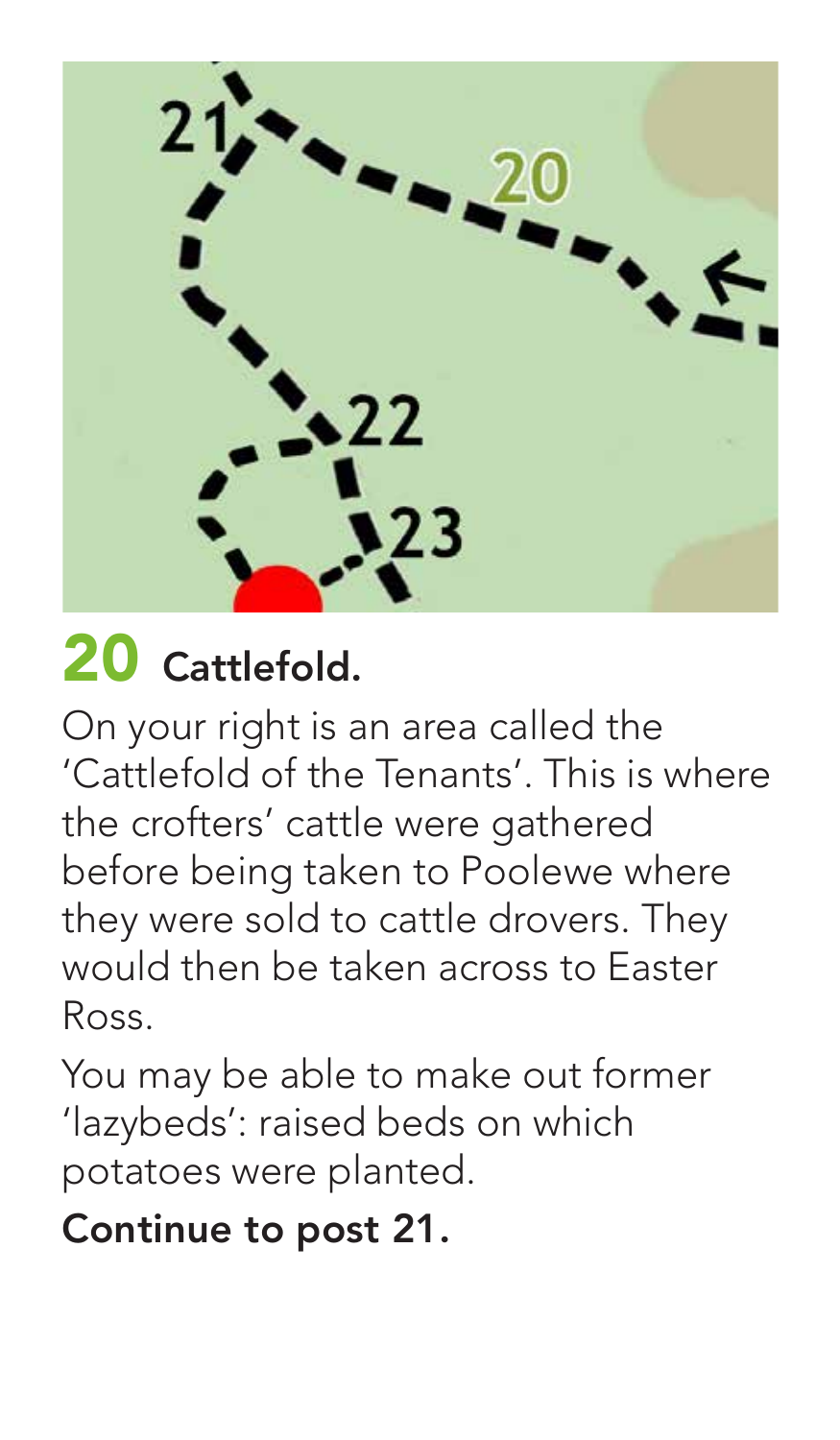

# 21 Path junction.

Keep left. The path to the right goes to the cattlegrid on the main road.

#### Continue to post 22.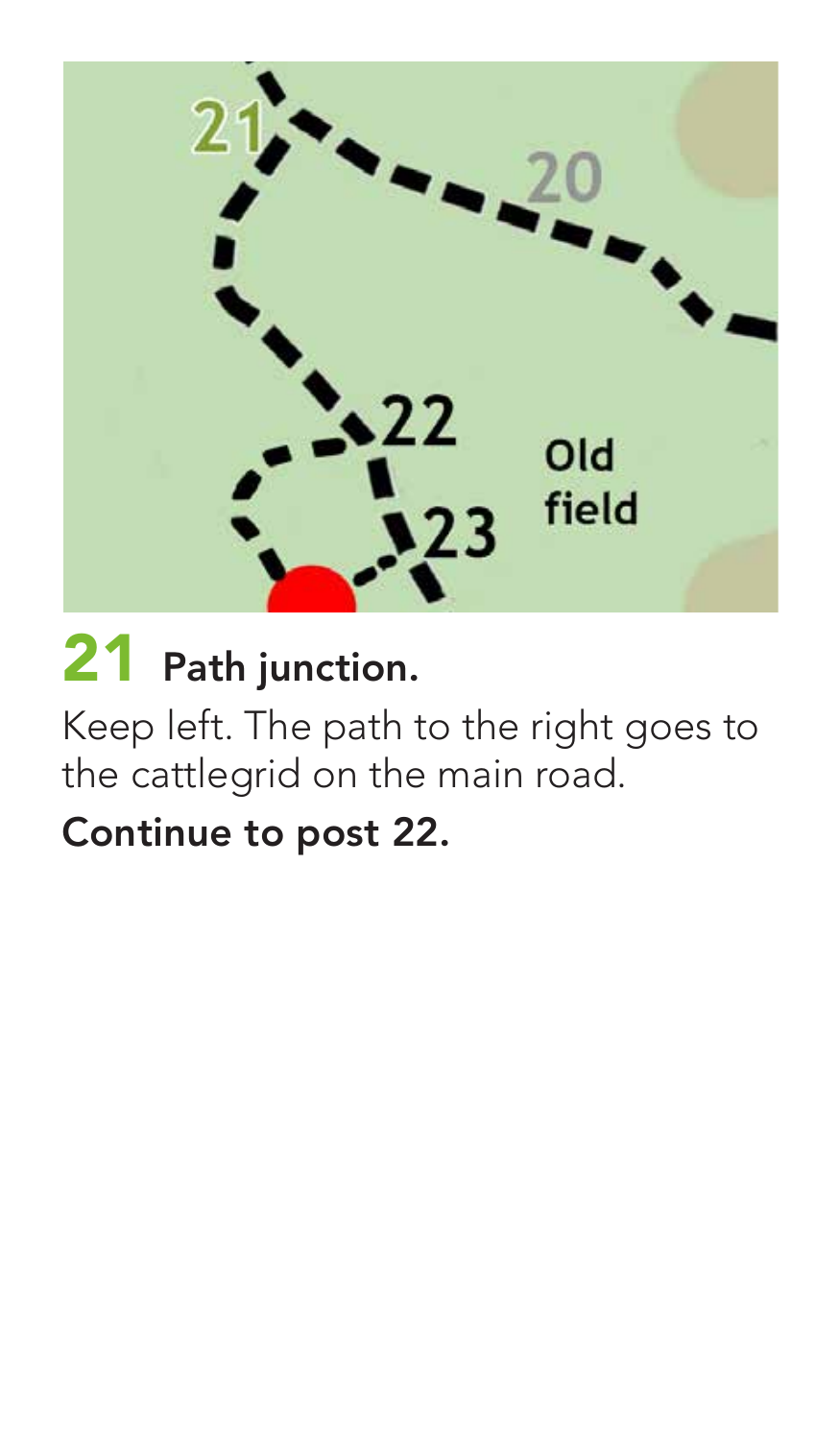

### 22 Old field.

On your left is a flat area. This was once a roundhouse's field but is now a bog. The field became overgrown and peat developed. There are signs of later peat-cutting, and of lazybeds.

The path beside the bog can be very wet. A better alternative is to turn right and visit a knoll which makes a good viewpoint. There is a stone seat.

Then descend to a heather-covered Roundhouse. A small section of the wall has been exposed.

Return to the main path at post 23.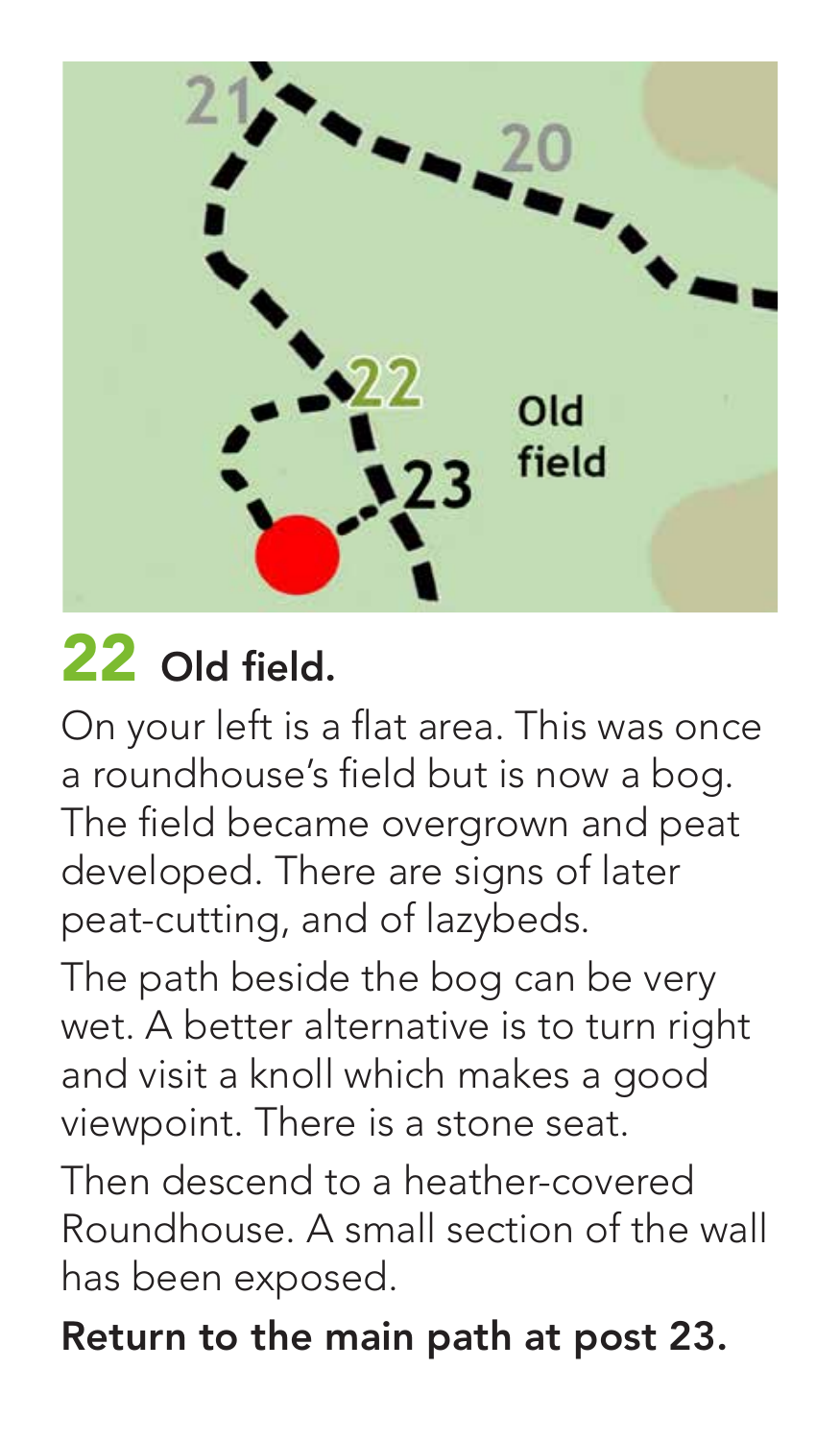

If you came over the knoll you have already seen this heather-covered roundhouse.

Continue along the main path, which may be wet because of the bog next to it. Notice the prehistoric wall to the left, typically made of large single stones. Reach post 24.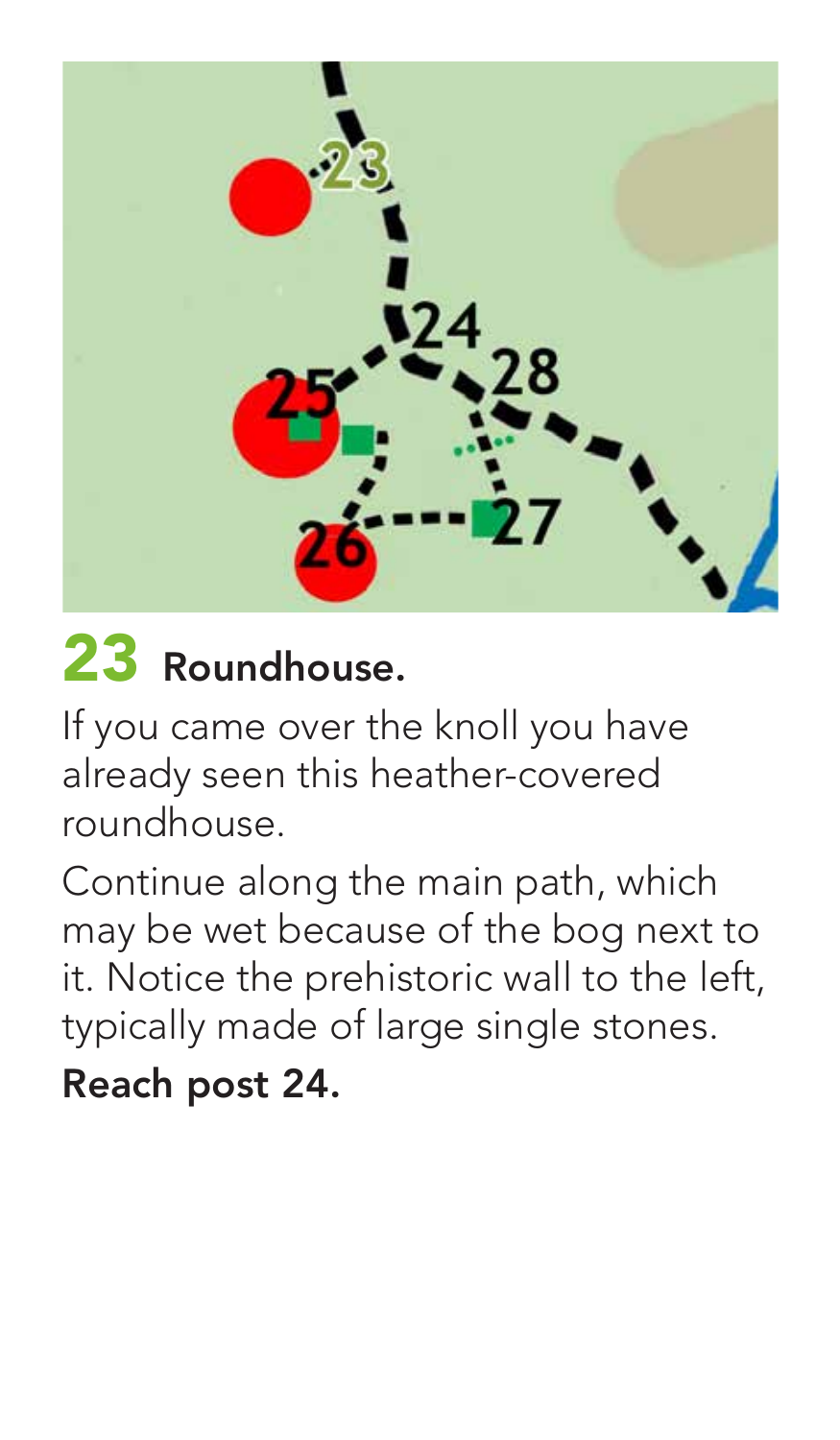

# 24 Path junction.

#### Turn right.

You will now visit the last four sites: posts 25 to 28.

#### Reach post 25.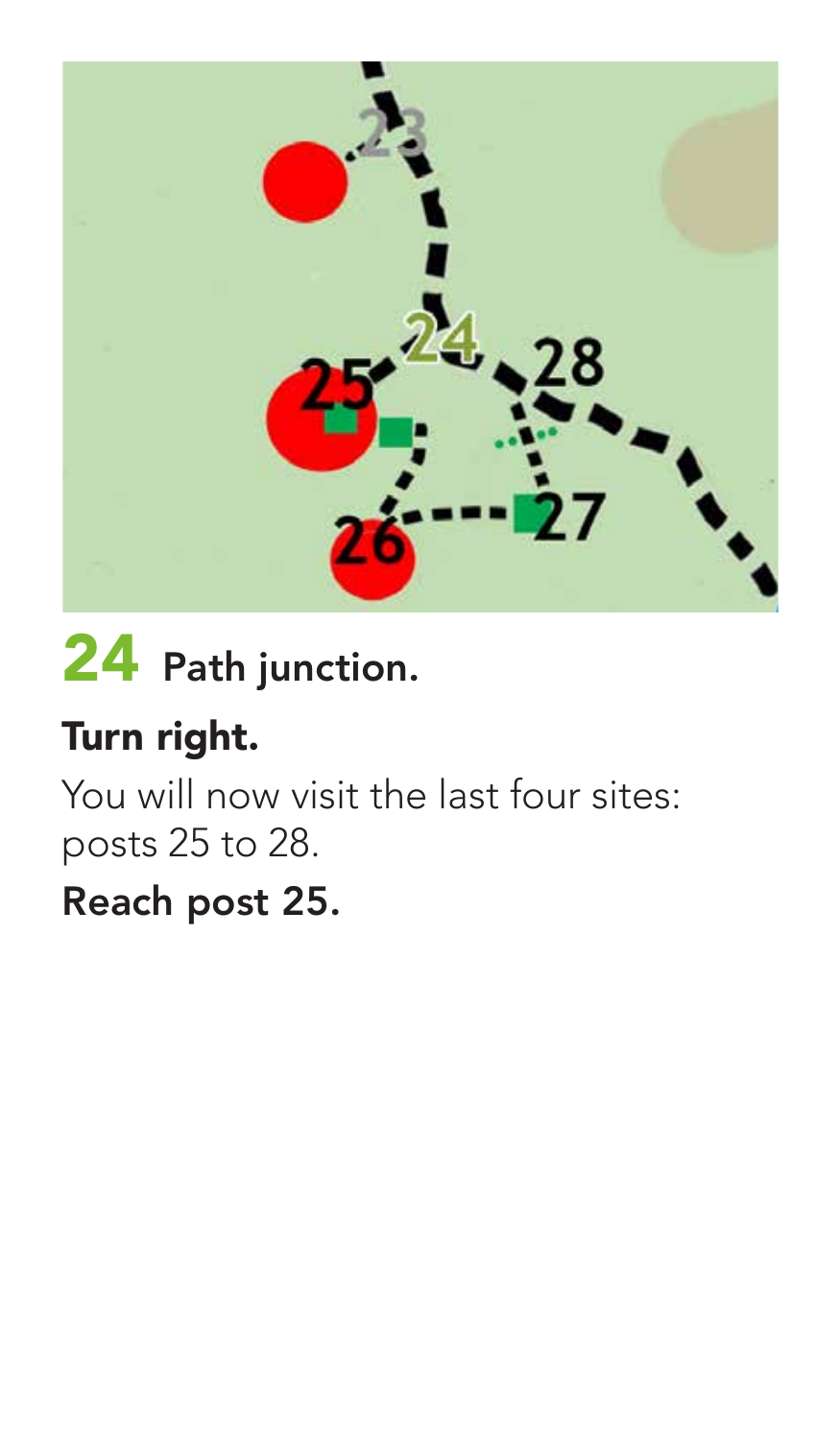

### 25 Not a roundhouse!

The impressively large stone circle is thought not to be a house but some kind of ceremonial or community centre. Charcoal from a very hot fire in the centre is dated 254 BC. The entrance faces south west, directly towards the winter solstice sunset. The wall was well made with large stones, and probably 1.5 metres high. Some of the stones have been used to make two pre-1800 shieling huts.

Take the path to the left of the smaller hut to reach post 26.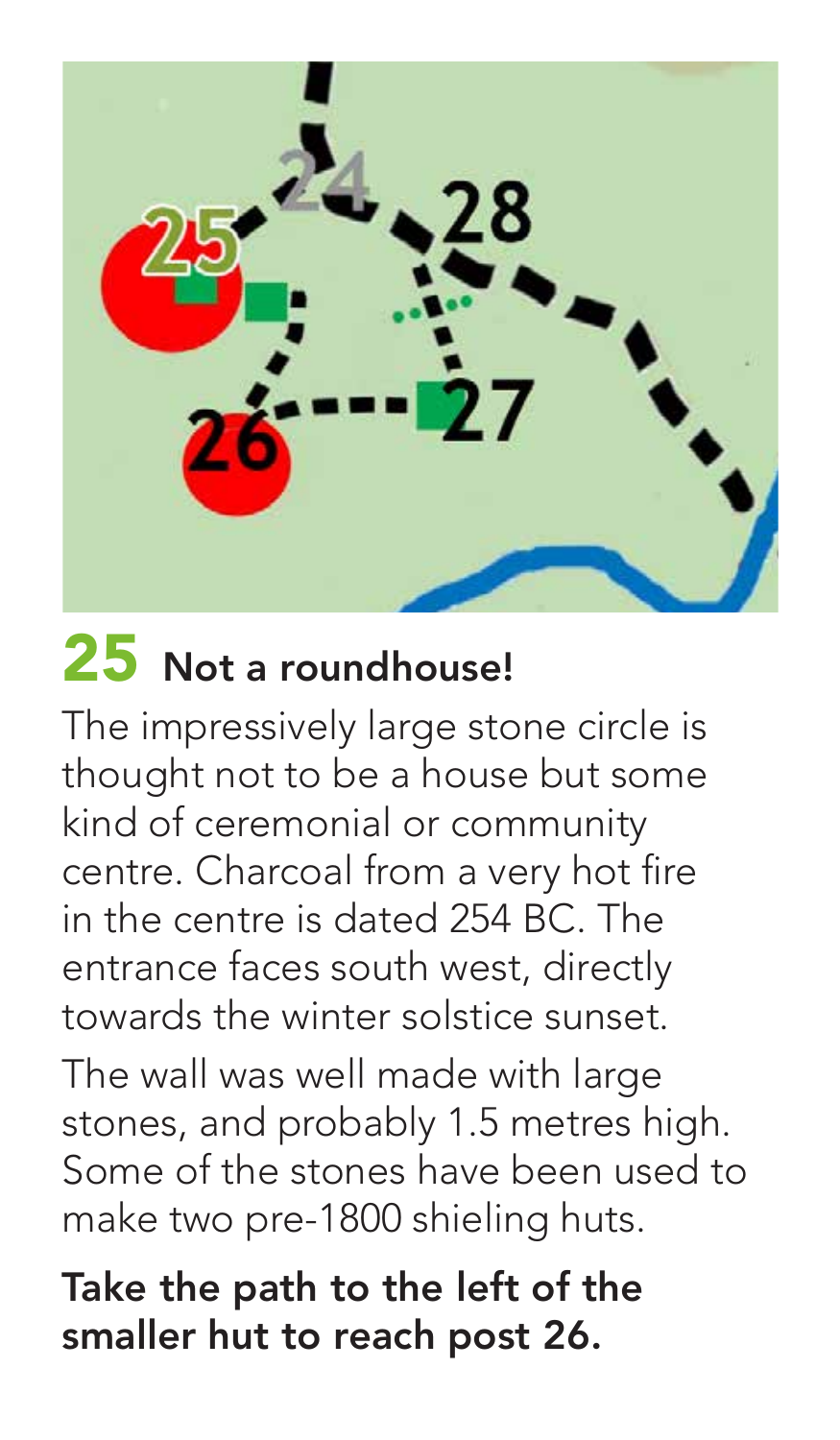

### 26 Roundhouse and hearth.

This open platform was a roundhouse. A few stones can be seen, but most were removed to build the big circle. The wall across the top of the house is a medieval addition (AD 800-1000).

Every roundhouse had a hearth fire at its centre. You can see the hearth of this one by lifting the wooden cover (heavy: take care). The sandstone slab has been crazed by the heat. Carbon-dating of charcoal gives a date of 477 BC.

Take the small path from the post through heather to post 27.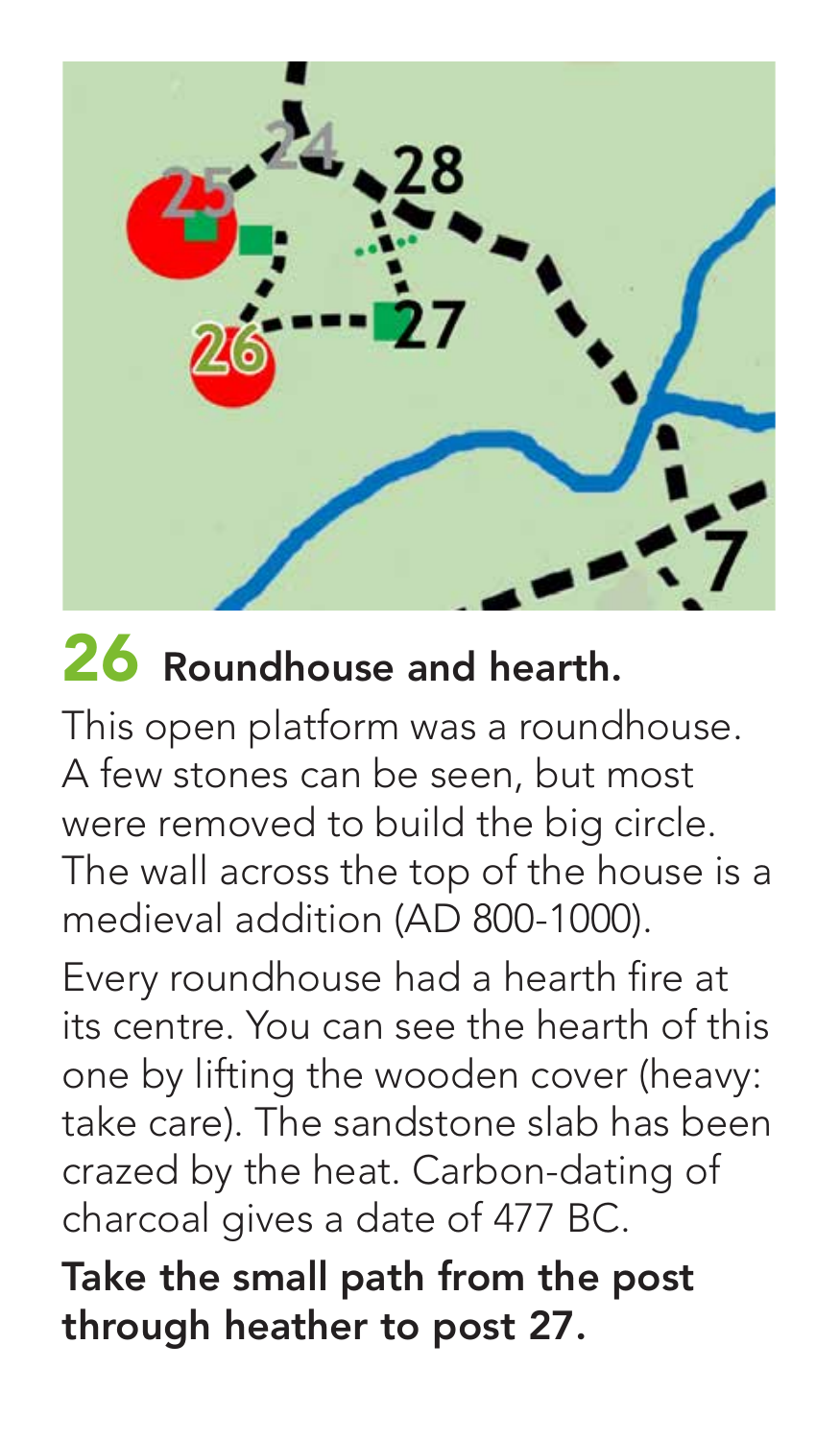

### 27 Burial cairn.

A low stone platform was built here. The square hole shows where a grave robber has dug, in the hope of finding treasure. About 24 small smooth beach pebbles have been found here, left as offerings to the dead. The date is not known.

Take the path from the post downhill to a wall with post 28 beyond it.